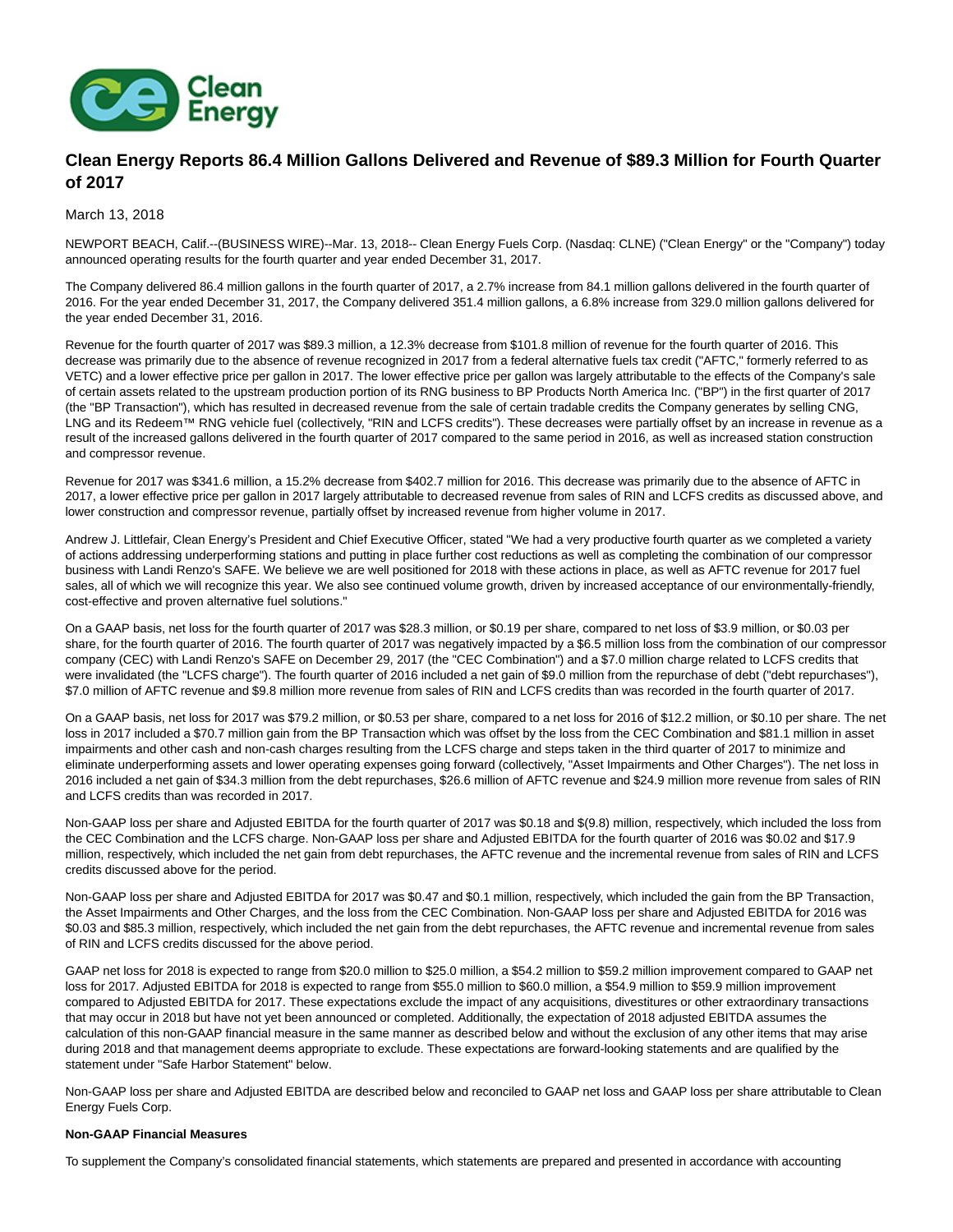principles generally accepted in the United States of America ("GAAP"), the Company uses non-GAAP financial measures that it calls non-GAAP loss per share ("non-GAAP EPS" or "non-GAAP loss per share") and adjusted EBITDA ("Adjusted EBITDA"). Management presents non-GAAP EPS and Adjusted EBITDA because it believes these measures provide meaningful supplemental information regarding the Company's performance, for the following reasons: (1) these measures allow for greater transparency with respect to key metrics used by management, as management uses these measures to assess the Company's operating performance and for financial and operational decision-making; (2) these measures exclude the impact of items that management believes are not directly attributable to the Company's core operating performance and may obscure trends in the business; and (3) these measures are used by institutional investors and the analyst community to help analyze the Company's business. In future quarters, the Company may make adjustments for other expenditures, charges or gains in order to present non-GAAP financial measures that the Company's management believes are indicative of the Company's core operating performance.

Non-GAAP financial measures have limitations as an analytical tool and should not be considered in isolation from, or as a substitute for, the Company's GAAP results. The Company expects to continue reporting non-GAAP financial measures, adjusting for the items described below (and/or other items that may arise in the future as the Company's management deems appropriate), and the Company expects to continue to incur expenses, charges or gains similar to the non-GAAP adjustments described below. Accordingly, unless expressly stated otherwise, the exclusion of these and other similar items in the presentation of non-GAAP financial measures should not be construed as an inference that these costs are unusual, infrequent or non-recurring. Non-GAAP EPS and Adjusted EBITDA are not recognized terms under GAAP and do not purport to be an alternative to GAAP loss, GAAP loss per share or any other GAAP measure as an indicator of operating performance. Moreover, because not all companies use identical measures and calculations, the Company's presentation of non-GAAP EPS and Adjusted EBITDA may not be comparable to other similarly titled measures used by other companies.

## **Non-GAAP EPS**

Non-GAAP EPS, which the Company presents as a non-GAAP measure of its performance, is defined as net loss attributable to Clean Energy Fuels Corp., plus stock-based compensation expense, the total of which is divided by the Company's weighted-average shares outstanding on a diluted basis. The Company's management believes excluding non-cash expenses related to stock-based compensation provides useful information to investors regarding the Company's performance because of the varying available valuation methodologies, the volatility of the expense (which depends on market forces outside of management's control), the subjectivity of the assumptions and the variety of award types that a company can use under the relevant accounting guidance, which may obscure trends in a company's core operating performance.

The table below shows GAAP and non-GAAP EPS and also reconciles GAAP net loss attributable to Clean Energy Fuels Corp. to an adjusted net loss figure used in the calculation of non-GAAP EPS:

| Three Months Ended December 31,                                 |    |              |  |                | Year Ended December 31, |                |  |             |  |
|-----------------------------------------------------------------|----|--------------|--|----------------|-------------------------|----------------|--|-------------|--|
| (in thousands, except share and per-share amounts)              |    | 2016         |  | 2017           |                         | 2016           |  | 2017        |  |
| <b>GAAP Net Loss Attributable to Clean Energy Fuels Corp.</b>   | \$ | $(3,883)$ \$ |  | $(28, 347)$ \$ |                         | $(12, 153)$ \$ |  | (79, 237)   |  |
| Stock-Based Compensation                                        |    | 1.559        |  | 1.519          |                         | 8.092          |  | 8,423       |  |
| <b>Adjusted Net Loss</b>                                        | \$ | $(2,324)$ \$ |  | $(26, 828)$ \$ |                         | $(4,061)$ \$   |  | (70, 814)   |  |
| Weighted-Average Common Shares Outstanding Diluted              |    | 138.981.606  |  | 151.326.494    |                         | 119.395.423    |  | 150,430,239 |  |
| GAAP Loss Per Share Attributable to Clean Energy Fuels Corp. \$ |    | $(0.03)$ \$  |  | $(0.19)$ \$    |                         | $(0.10)$ \$    |  | (0.53)      |  |
| <b>Non-GAAP Loss Per Share</b>                                  |    | $(0.02)$ \$  |  | $(0.18)$ \$    |                         | $(0.03)$ \$    |  | (0.47)      |  |

## **Adjusted EBITDA**

Adjusted EBITDA, which the Company presents as a non-GAAP measure of its performance, is defined as net loss attributable to Clean Energy Fuels Corp., plus (minus) income tax expense (benefit), plus interest expense, minus interest income, plus depreciation and amortization expense, and plus stock-based compensation expense. The Company's management believes Adjusted EBITDA provides useful information to investors regarding the Company's performance for the same reasons discussed above with respect to non-GAAP EPS. In addition, management internally uses Adjusted EBITDA to determine elements of executive and employee compensation.

The table below shows Adjusted EBITDA and also reconciles this figure to GAAP net loss attributable to Clean Energy Fuels Corp.:

|                                                           | Three Months Ended December 31, Year Ended December 31, |         |    |          |   |           |     |          |  |
|-----------------------------------------------------------|---------------------------------------------------------|---------|----|----------|---|-----------|-----|----------|--|
| (in thousands)                                            |                                                         | 2016    |    | 2017     |   | 2016      |     | 2017     |  |
| GAAP Net Loss Attributable to Clean Energy Fuels Corp. \$ |                                                         | (3,883) | \$ | (28,347) | S | (12, 153) |     | (79,237) |  |
| Income Tax Expense (Benefit)                              |                                                         | 110     |    | 269      |   | 1.339     |     | (1, 914) |  |
| Interest Expense                                          |                                                         | 5.752   |    | 4.285    |   | 29.595    |     | 17,751   |  |
| Interest Income                                           |                                                         | (248)   |    | (341)    |   | (827)     |     | (1, 497) |  |
| Depreciation and Amortization                             |                                                         | 14.580  |    | 12,857   |   | 59.262    |     | 56,614   |  |
| Stock-Based Compensation                                  |                                                         | 1.559   |    | 1.519    |   | 8,092     |     | 8,423    |  |
| <b>Adiusted EBITDA</b>                                    |                                                         | 17.870  | \$ | (9,758)  |   | 85.308    | \$. | 140      |  |

## **Definition of "Gallons Delivered"**

The Company defines "gallons delivered" as its gallons of renewable natural gas ("RNG"), compressed natural gas ("CNG") and liquefied natural gas ("LNG"), along with its gallons associated with providing operations and maintenance services, in each case delivered to its customers in the applicable period, plus the Company's proportionate share of gallons delivered by joint ventures in the applicable period.

The table below shows gallons delivered for the three months and years ended December 31, 2016 and 2017:

|                                        |      | Three Months Ended December 31, | Year Ended December 31. |      |
|----------------------------------------|------|---------------------------------|-------------------------|------|
| <b>Gallons Delivered (in millions)</b> | 2016 | 2017                            | 2016                    | 2017 |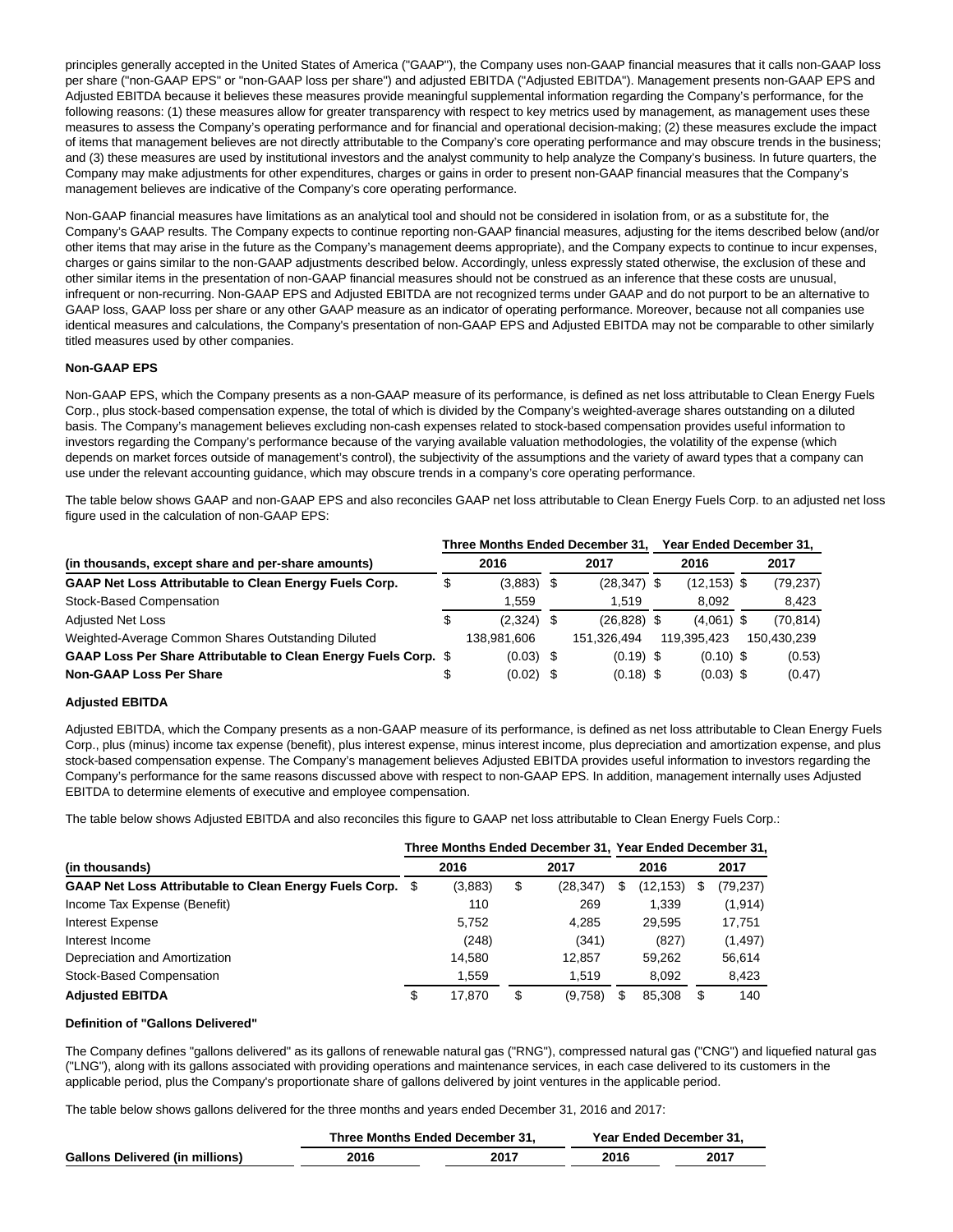| <b>CNG</b>   | 67.5 | 70.3 | 259.2 | 283.4 |
|--------------|------|------|-------|-------|
| RNG(1)       | 0.7  |      | 3.0   | 1.9   |
| <b>LNG</b>   | 15.9 | 16.1 | 66.8  | 66.1  |
| <b>Total</b> | 84.1 | 86.4 | 329.0 | 351.4 |

(1) Represents RNG sold as non-vehicle fuel. RNG sold as vehicle fuel, also known as Redeem™, is included in CNG and LNG.

### **Sources of Revenue**

The following table represents our sources of revenue for the three months and years ended December 31, 2016 and 2017:

|                                   |      | <b>Three Months Ended</b> | <b>Year Ended</b> |      |                      |      |  |  |
|-----------------------------------|------|---------------------------|-------------------|------|----------------------|------|--|--|
|                                   |      | December 31,              | December 31,      |      |                      |      |  |  |
| <b>Revenue (in Millions)</b>      | 2016 |                           | 2017              |      | 2016                 | 2017 |  |  |
| Volume-Related                    | \$   | 73.0                      | \$                |      | 64.9 \$283.9 \$264.9 |      |  |  |
| <b>Compressor Sales</b>           |      | 4.9                       |                   | 5.9  | 27.3                 | 23.5 |  |  |
| <b>Station Construction Sales</b> |      | 16.9                      |                   | 17.8 | 64.9                 | 51.9 |  |  |
| <b>AFTC</b>                       |      | 7.0                       |                   |      | 26.6                 |      |  |  |
| Other                             |      |                           |                   | 0.7  |                      | 1.3  |  |  |
| Total                             | \$   | 101.8                     | S                 |      | 89.3 \$402.7 \$341.6 |      |  |  |

#### **Today's Conference Call**

The Company will host an investor conference call today at 4:30 p.m. Eastern time (1:30 p.m. Pacific). Investors interested in participating in the live call can dial 1.877.407.4018 from the U.S. and international callers can dial 1.201.689.8471. A telephone replay will be available approximately two hours after the call concludes through Friday, April 13, 2018, by dialing 1.844.512.2921 from the U.S., or 1.412.317.6671 from international locations, and entering Replay Pin Number 13676732. There also will be a simultaneous live webcast available on the Investor Relations section of the Company's web site at [www.cleanenergyfuels.com,](http://cts.businesswire.com/ct/CT?id=smartlink&url=http%3A%2F%2Fwww.cleanenergyfuels.com&esheet=51772601&newsitemid=20180313006480&lan=en-US&anchor=www.cleanenergyfuels.com&index=1&md5=28f49afa760da5a61805017cbf2b147b) which will be available for replay for 30 days.

#### **About Clean Energy Fuels**

Clean Energy Fuels Corp. is the leading provider of natural gas fuel for transportation in North America. We build and operate CNG and LNG vehicle fueling stations; manufacture CNG and LNG equipment and technologies; and deliver more CNG and LNG vehicle fuel than any other company in the United States. Clean Energy also sells Redeem™ RNG fuel and believes it is the cleanest transportation fuel commercially available, reducing greenhouse gas emissions by up to 70%. For more information, visit [www.cleanenergyfuels.com.](http://cts.businesswire.com/ct/CT?id=smartlink&url=http%3A%2F%2Fwww.cleanenergyfuels.com&esheet=51772601&newsitemid=20180313006480&lan=en-US&anchor=www.cleanenergyfuels.com&index=2&md5=d6b6cd50753dd9cd9684b3bf282265bf)

#### **Safe Harbor Statement**

This press release contains forward-looking statements within the meaning of Section 27A of the Securities Act of 1933 and Section 21E of the Securities Exchange Act of 1934, including statements about, among other things, the Company's expectations regarding certain of its results for 2018; the timing of recognition of certain AFTC revenue; expectations regarding continued volume growth; the level of acceptance of the Company's products and services, including in the Company's key customer and geographic markets and in the market generally; the impact on the Company's performance and financial condition of various actions taken in recent periods to implement of its strategic plans, including the Company's closure of fueling stations, implementation of cost-reduction measures and contribution of its compressor business to a joint venture; the market's perception of these actions and strategic plans; and the Company's overall financial and strategic position.

Forward-looking statements are statements other than historical facts and relate to future events or circumstances or the Company's future performance, and they are based on the Company's current assumptions, expectations and beliefs concerning future developments and their potential effect on the Company and its business. As a result, actual results, performance or achievements and the timing of events could differ materially from those anticipated in or implied by these forward-looking statements as a result of many factors including, among others: future supply, demand, use and prices of crude oil, gasoline, diesel, natural gas and other vehicle fuels, as well as heavy-duty trucks and other vehicles and engines powered by these fuels; the willingness of fleets and other consumers to adopt natural gas as a vehicle fuel; the Company's ability to capture a substantial share of the market for alternative vehicle fuels and otherwise compete successfully in this market, including in the event of advances or improvements in non-natural gas vehicle fuels or engines powered by these fuels or other competitive developments; the Company's ability to accurately predict natural gas vehicle fuel demand in the geographic and customer markets in which it operates and effectively calibrate its strategies and timing and levels of investments to be consistent with this demand; the Company's ability to recognize the anticipated benefits of its CNG and LNG station network; future availability of capital, including equity or debt financing, as needed to fund the growth of the Company's business and repayment of its debt obligations (whether at or before their due dates); the availability of environmental, tax and other government regulations, programs and incentives, such as AFTC, that promote natural gas or other alternatives as a vehicle fuel, including long-standing support for gasoline- and diesel-powered vehicles and growing support for electric and hydrogen-powered vehicles that could result in programs or incentives that favor of these vehicles or vehicle fuels rather than natural gas; changes to federal, state or local greenhouse gas emissions regulations or other environmental regulations applicable to natural gas production, transportation or use; compliance with other applicable government regulations; the Company's ability to manage and grow its RNG business after the sale of the upstream production portion of this business, including its ability to continue to receive revenue from sales of RIN and LCFS credits; construction, permitting and other factors that could cause delays or other problems at station construction projects; the Company's ability to realize the intended benefits of any mergers, acquisitions, divestitures, investments or other strategic measures, transactions or relationships; and general political, regulatory, economic and market conditions.

The forward-looking statements made in this press release speak only as of the date of this press release and the Company undertakes no obligation to update publicly such forward-looking statements to reflect subsequent events or circumstances, except as otherwise required by law. The Company's Annual Report on Form 10-K, filed on March 13, 2018 with the Securities and Exchange Commission [\(www.sec.gov\),](http://cts.businesswire.com/ct/CT?id=smartlink&url=http%3A%2F%2Fwww.sec.gov&esheet=51772601&newsitemid=20180313006480&lan=en-US&anchor=www.sec.gov&index=3&md5=2cd895985860e84ffa18a245f7b920b5) contains additional information on these and other risk factors that may cause actual results to differ materially from the forward-looking statements contained in this press release.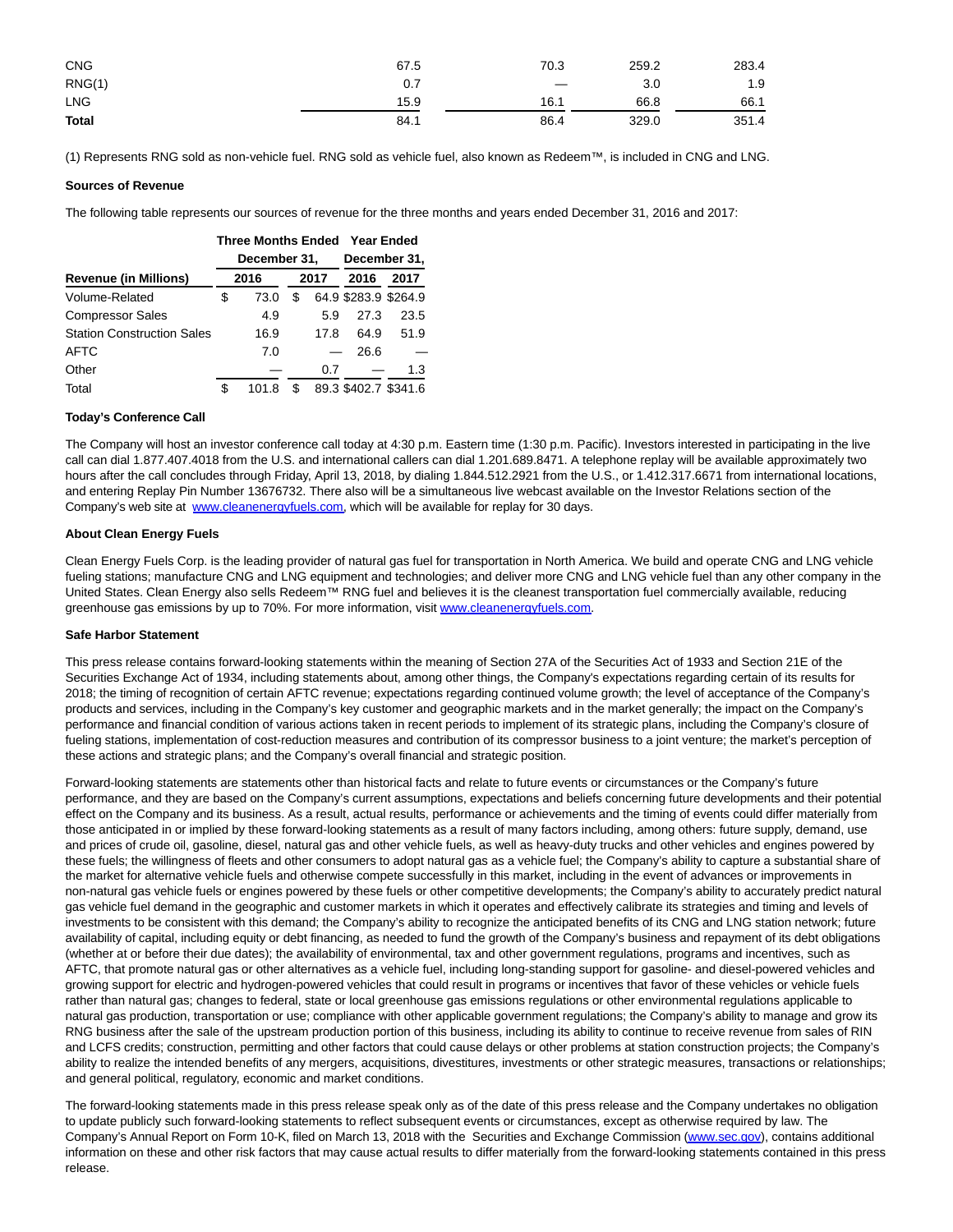## **Clean Energy Fuels Corp. and Subsidiaries**

## **Consolidated Balance Sheets**

# **(In thousands, except share data)**

|                                                                                                                      | <b>December</b><br>31,<br>2016 | <b>December</b><br>31,<br>2017 |
|----------------------------------------------------------------------------------------------------------------------|--------------------------------|--------------------------------|
| <b>Assets</b>                                                                                                        |                                |                                |
| Current assets:                                                                                                      |                                |                                |
| Cash and cash equivalents                                                                                            | 36,119 \$                      | 36,081                         |
| Restricted cash                                                                                                      | 6,996                          | 1,127                          |
| Short-term investments                                                                                               | 73,718                         | 141,462                        |
| Accounts receivable, net of allowance for doubtful accounts of \$1,063 and \$3,676 as of December 31, 2016 and 2017, |                                |                                |
| respectively                                                                                                         | 79,432                         | 63,961                         |
| Other receivables                                                                                                    | 21,934                         | 19,235                         |
| Inventories                                                                                                          | 29,544                         | 35,238                         |
| Prepaid expenses and other current assets                                                                            | 14,021                         | 7,793                          |
| Total current assets                                                                                                 | 261,764                        | 304,897                        |
| Land, property and equipment, net                                                                                    | 483,923                        | 367,305                        |
| Notes receivable and other long-term assets, net                                                                     | 16,377                         | 21,397                         |
| Investments in other entities                                                                                        | 3,475                          | 30,395                         |
| Goodwill                                                                                                             | 93,018                         | 64,328                         |
| Intangible assets, net                                                                                               | 38,700                         | 3,590                          |
| <b>Total assets</b>                                                                                                  | 897,257                        | \$<br>791.912                  |
| <b>Liabilities and Stockholders' Equity</b>                                                                          |                                |                                |
| <b>Current liabilities:</b>                                                                                          |                                |                                |
| Current portion of long-term debt and capital lease obligations                                                      | 5,943                          | 139,699                        |
| Accounts payable                                                                                                     | 23,637                         | 17,901                         |
| <b>Accrued liabilities</b>                                                                                           | 52,601                         | 42,268                         |
| Deferred revenue                                                                                                     | 7,041                          | 3,432                          |
| <b>Total current liabilities</b>                                                                                     | 89,222                         | 203,300                        |
| Long-term portion of debt and capital lease obligations                                                              | 241,433                        | 120,388                        |
| Long-term debt, related party                                                                                        | 65,000                         |                                |
| Other long-term liabilities                                                                                          | 7,915                          | 18,566                         |
| <b>Total liabilities</b>                                                                                             | 403,570                        | 342,254                        |
| Commitments and contingencies                                                                                        |                                |                                |
| Stockholders' equity:                                                                                                |                                |                                |
| Preferred stock, \$0.0001 par value. Authorized 1,000,000 shares; issued and outstanding no shares                   |                                |                                |
| Common stock, \$0.0001 par value. Authorized 224,000,000 shares; issued and outstanding 145,538,063 shares and       |                                |                                |
| 151,650,969 shares as of December 31, 2016 and 2017, respectively                                                    | 15                             | 15                             |
| Additional paid-in capital                                                                                           | 1,090,361                      | 1,111,432                      |
| Accumulated deficit                                                                                                  | (603, 836)                     | (683, 570)                     |
| Accumulated other comprehensive loss                                                                                 | (17, 675)                      | (887)                          |
| Total Clean Energy Fuels Corp. stockholders' equity                                                                  | 468,865                        | 426,990                        |
| Noncontrolling interest in subsidiary                                                                                | 24,822                         | 22,668                         |
| Total stockholders' equity                                                                                           | 493.687                        | 449.658                        |
| Total liabilities and stockholders' equity                                                                           | 897,257                        | \$<br>791,912                  |
|                                                                                                                      |                                |                                |

# **Clean Energy Fuels Corp. and Subsidiaries**

# **Consolidated Statements of Operations**

# **(In thousands, except share and per share data)**

|  | <b>Three Months Ended</b> |  | <b>Year Ended</b> |              |      |         |
|--|---------------------------|--|-------------------|--------------|------|---------|
|  | December 31,              |  |                   | December 31, |      |         |
|  | 2016                      |  | 2017              | 2016         |      | 2017    |
|  |                           |  |                   |              |      |         |
|  | 87.859 \$                 |  | 75.545            | 351.038      | - \$ | 287,292 |
|  | 13.973                    |  | 13.755            | 51.618       |      | 54.307  |